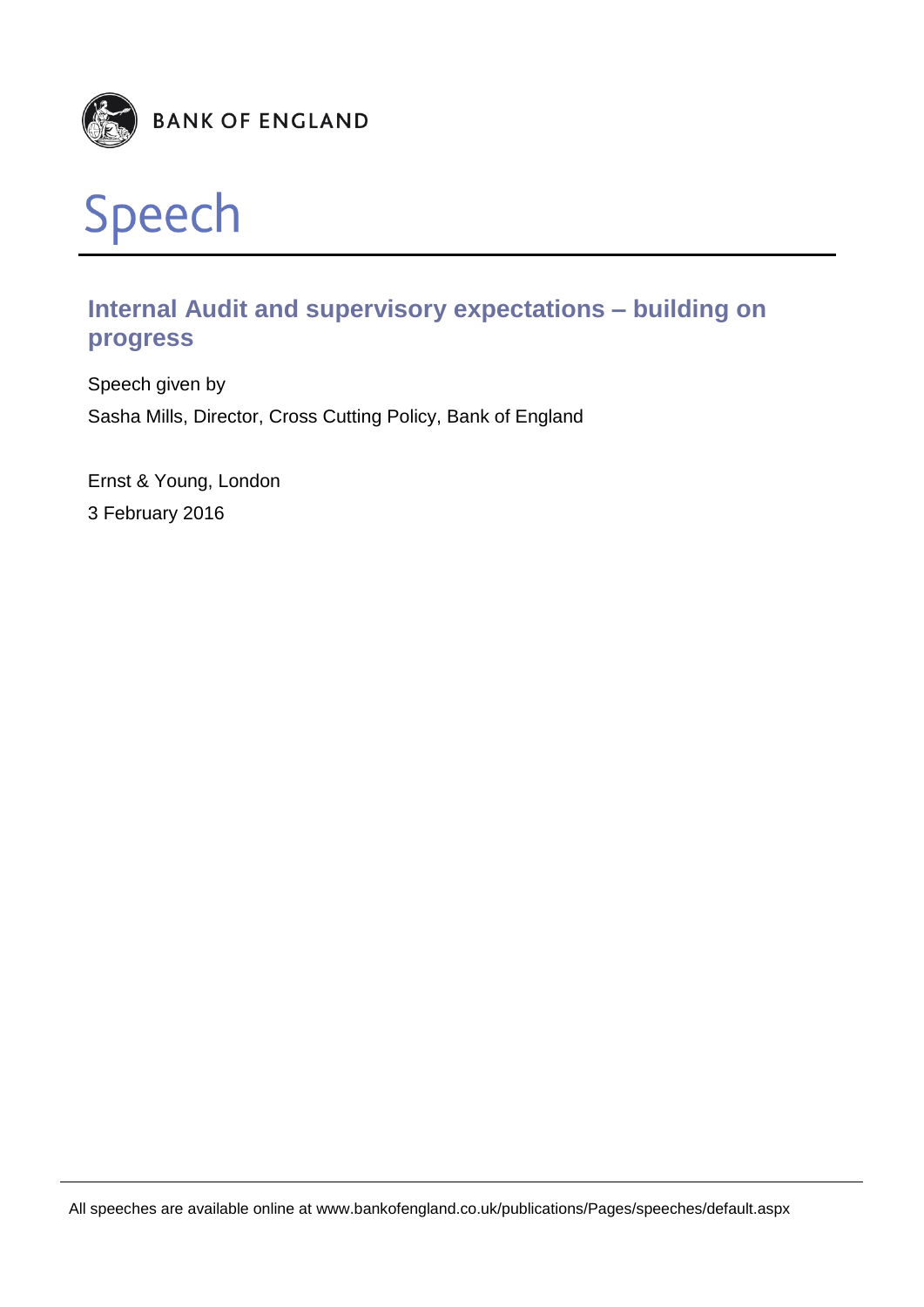# **Introductions**

Hello, and thank you for the opportunity to speak on this key area of interest to regulators. We are aware that Ernst & Young is a supporter of the CIIA Guidance and a promoter of it through this event and secretarial support of the Group that produced the Guidance.

## **Background**

As you know, the PRA very much welcomes the Industry Guidance that the IIA issued in July 2013. Andrew Bailey said at the time that the guidance:

"Raises the bar for Internal Auditors with the explicit acknowledgement that their primary role is to help protect the assets, reputation and sustainability of the organisation".

When reading your recent survey, and re-reading the Guidance in preparation for today, my eye was drawn to the survey's subtitle 'surfing the wave' and to a number of other oceanographic references. (I would like to draw on that metaphor in my comments). Looking back at where Internal Audit functions were pre-crisis, a tsunami of change was required to raise standards.

With apologies for reminding you all of it, but I'd say that our overwhelming impression of Internal Audit functions in Banks and Insurance Companies at the time of the Financial Crisis was that they were not sufficiently influential and not sufficiently relevant within their organisations.

Too often we felt that Internal Auditors were able to claim that they had provided "reasonable assurance" and yet the fact that their organisation was in trouble was apparently nothing to do with them. Even more worryingly, this view was often shared by Audit Committees, CEOs and even supervisors.

And to be honest, we felt that this "comfortable irrelevance" was insufficiently challenged by the IIA's definition of Internal Audit as an "independent, objective assurance and consulting activity designed to add value and improve an organisation's operations."

Internal audit is important to the PRA as we are fundamentally concerned with ensuring the safety and soundness of the financial system, which is in large part driven by the safety and soundness of firms.

A good Internal Audit function, along with finance and risk management, supports and challenges the management of firm-wide risks. By supporting good governance, this in turn helps to protect the organisation.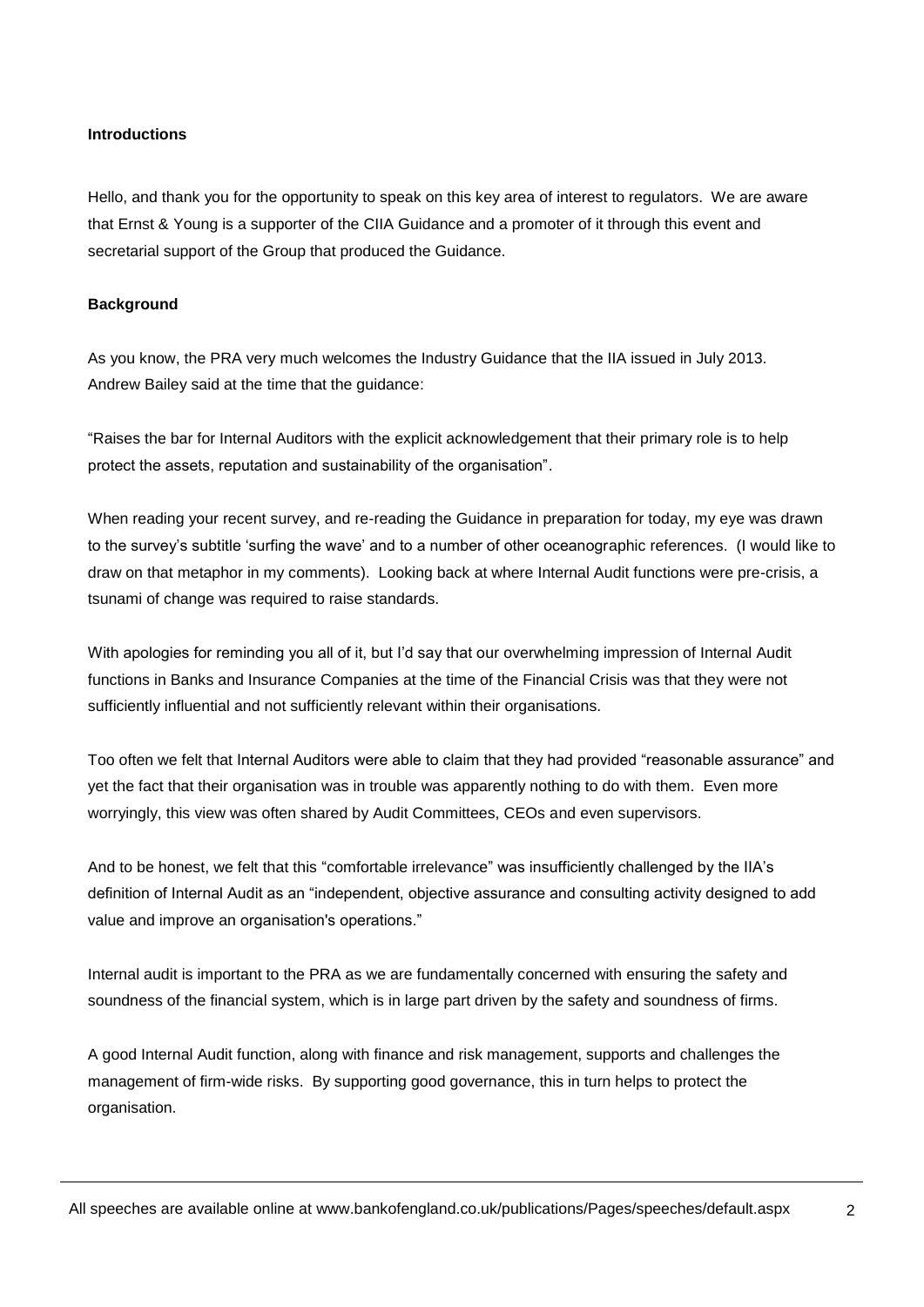(Protection is a concept I will return to later).

Expressing independent views within the firm on the appropriateness of the level of risk being run and the adequacy and integrity of the associated governance, risk management and financial and other control arrangements is a key responsibility of Internal Audit.

By providing independent challenge and opinions across the business Internal Audit should be an invaluable resource to management and the Board and crucially to possess sufficient authority to offer robust challenge to the business. Independence of reporting line is essential to achieve this.

With these responsibilities comes accountability. In future Head of Internal Audit will be one of the Senior Management Functions for which PRA approval with FCA consent is required. The inclusion of the Head of Internal Audit as a PRA senior manager was a deliberate decision to place greater focus and clarity on the importance of Internal Audit compared to the old Approved Persons Regime, where Internal Audit sat under the umbrella responsibility of Controlled Function 28 - Systems and Controls.

Under the Senior Managers and Senior Insurance Managers Regimes, Internal Audit has its own definition which in turn sets out the key regulatory responsibilities of the role. These responsibilities are inherent in the role of the Head of Internal Audit and are seen as an integral component of safety and soundness. They include the overall responsibility for the day-to-day management of Internal Audit and accountability for reporting to the Board, and/or the Audit Committee.

# **Where have we come from?**

# **Pre-crisis Internal Audit**

As with many areas where we need to make improvement, it is useful to look back to the financial crisis, and specifically to the HBOS report, issued by the PRA and FCA late last year, to give an idea of where Internal Audit was, and why it needed to change.

At first sight, the role of Internal Audit within HBOS seemed to be positioned correctly – it "provides independent, objective assurance to Executive management and the Board as to the internal control environment in the Group and the operation of the risk management, control and governance processes."

A key part of its role was to "undertake a comprehensive programme of Internal Audit activities which supports HBOS Group in relation to good corporate governance and regulatory requirements in all jurisdictions in which the Group operates".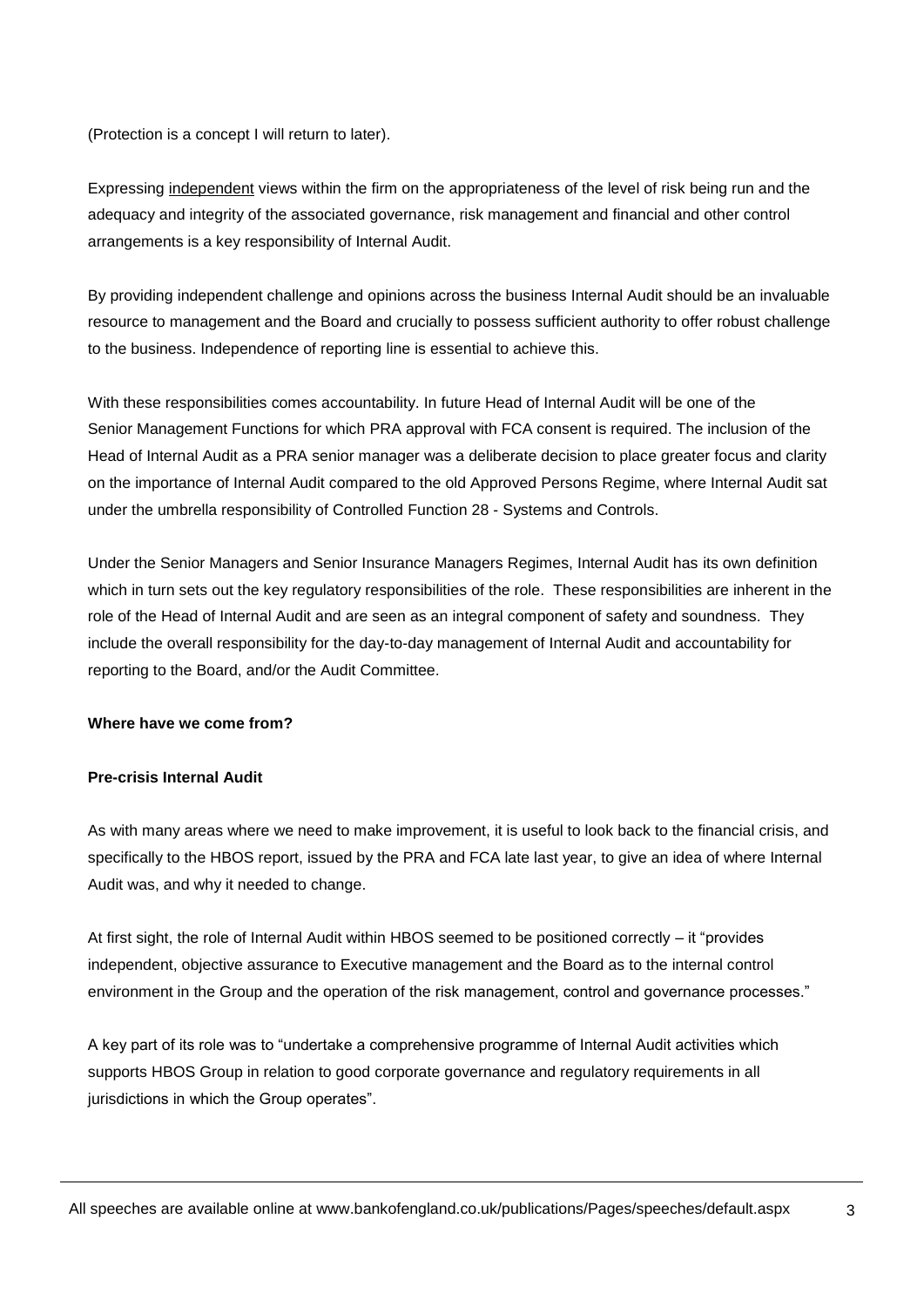But Internal Audit was not fully effective in HBOS. The report states that, "While group Internal Audit may have discharged many of its responsibilities during the Review Period in line with its remit, the Review, however, considers the decision to exclude credit decisions from its scope to be a mistake. A stronger group Internal Audit function might also have had greater influence on the businesses and been able to strengthen the control environment rather than observing, as it did, its deterioration."

#### What wasn't right?

First, there was a lack of clarity about the roles and authorities of different functions, specifically the respective responsibilities of the parts of the second and third lines of defence. That is, between the risk and Internal Audit functions.

Second, the line management of Internal Audit by the group finance director created a potential conflict of interest.

Third, there is evidence to suggest that Internal Audit did not have the capability to appropriately challenge the business, whether through not having sufficient authority or having a lack of understanding of the business.

Fourth, Internal Audit's work should have been linked more to group risks, and in particular to emerging risks – 'looking beneath the surface' and;

Fifth, the function may also have been insufficiently staffed. And it was not viewed as part of a mainstream career path within the organisation, affecting its ability to attract and retain talent.

# **Post-crisis changes**

Although the HBOS report discusses Internal Audit, throughout the financial crisis the role of internal auditors in general within banks and insurers has received relatively little scrutiny.

I referred earlier to 'comfortable irrelevance'. We were particularly pleased to see that the UK Chartered Institute of Internal Auditors took a global lead in attempting to define the primary role of Internal Audit in the Code (in financial services at least) as being "to help the Board and Executive Management to protect the assets, reputation and sustainability of the organisation".

I'm afraid that may make your lives rather more uncomfortable in the hopefully unlikely event that your organisation gets into serious trouble. But we hope that it will help to make your day jobs very much more interesting and rewarding.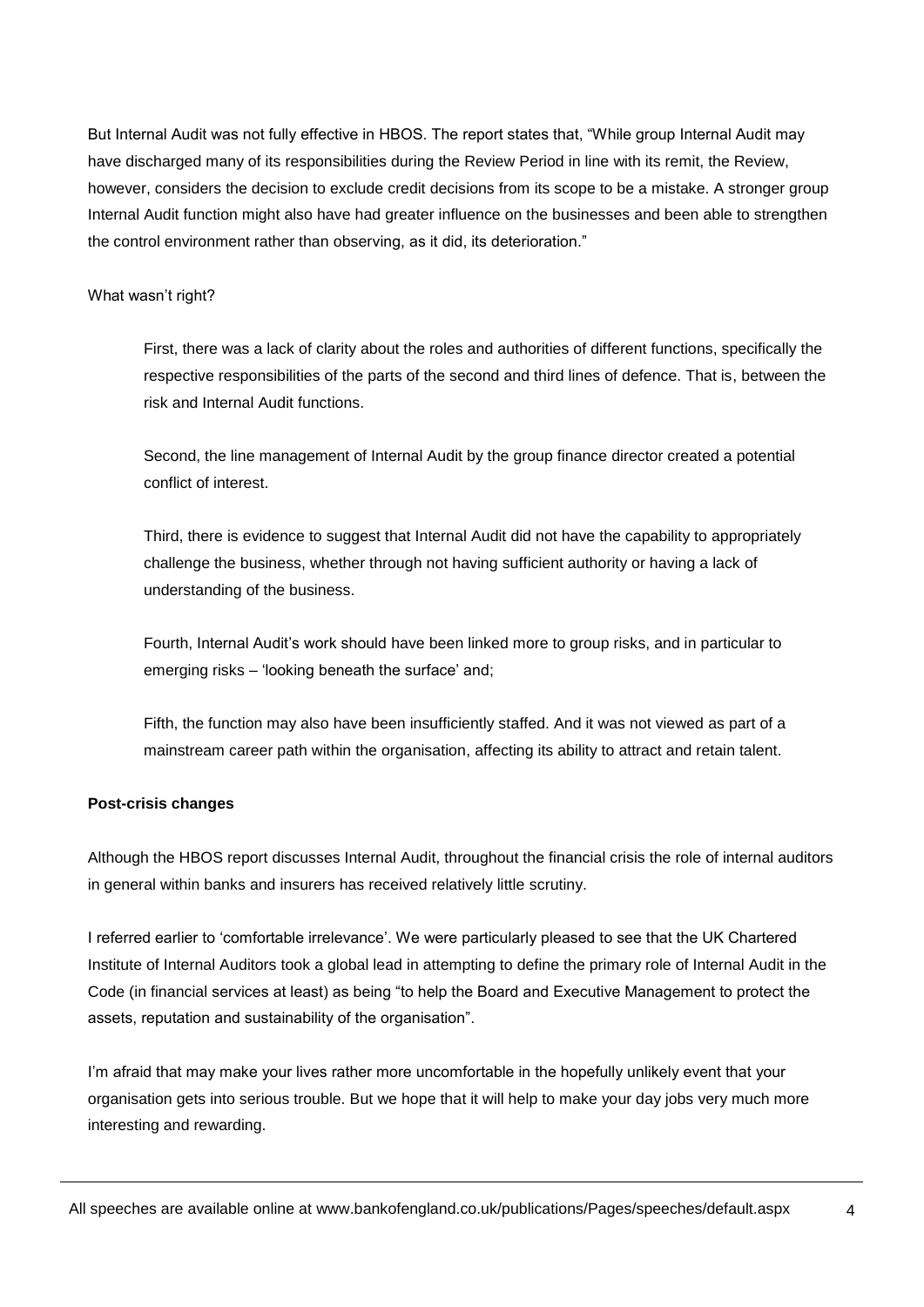The Financial Services Code covers many of the areas I've talked about regarding HBOS. For example, it says that the head of Internal Audit should report to the Chair of the audit committee. The audit committee Chair should be accountable for setting the objectives of the Chief Internal Auditor and appraising her or his performance. In addition, the Chief Internal Auditor should ensure that the Internal Audit function has the right skills and experience, and should report on this annually to the audit committee.

I'm pleased to see from your survey that now nearly three quarters of the heads of Internal Audit are line managed by the audit committee Chair (up from half in 2013). The survey also reports that more than 40% of you have seen an increase in the number and seniority of your staff. (I'd also add that we see that nearly half of you don't have regular meetings with your regulators and we hope this can improve going forward).

We welcomed this framework and believe that it is a key stage in moving towards a high quality and effective Internal Audit function.

We recognise however that full implementation requires strong support from audit committees, executive management and the Board and we will be looking to them to demonstrate this.

## **The regulatory framework**

I want to turn now to what we as prudential regulators expect. I'll focus on the guidance for banks, though I'd note that guidance has also been issued by EIOPA reinforcing similar/the same messages.

Internal Audit is part of the Basel framework that underpins bank regulation in the UK. Not only is its need discussed in the core principles, but Basel published separate Internal Audit guidance. That guidance includes statements on Internal Audit's independence and unrestricted scope.

From a regulator's point of view, as well as being interested in a high quality Internal Audit function contributing to the overall governance of the regulated firm, we use Internal Audit as part of our supervisory process. Indeed, principle 7 of the guidance says that, "The scope of the Internal Audit function's activities should ensure adequate coverage of matters of regulatory interest within the audit plan".

We also are required by the Basel Core Principles to "regularly assess whether the Internal Audit function has sufficient standing and authority within the bank and operates according to sound principles".

#### **So what happens in practice?**

In the UK, we engage with and assess the effectiveness of firms' Internal Audit functions and, in some circumstances, use your work as part of our supervision.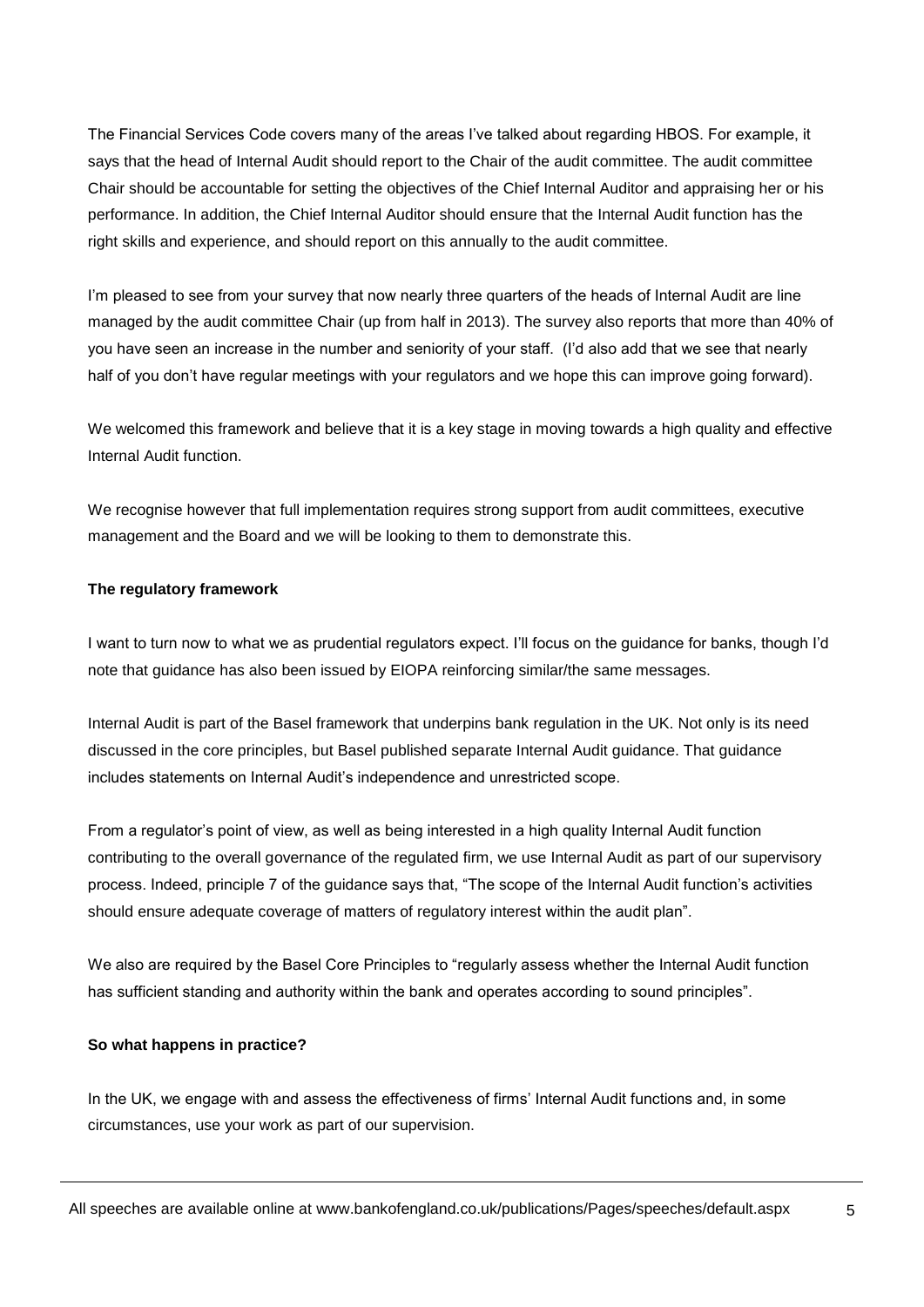Under the PRA's continuous assessment of a firm, the supervisor evaluates an insurer or bank's Internal Audit function. Our staff meet with the Internal Audit function periodically, review audit reports and seek to understand how audit findings have been addressed.

The assessment of Internal Audit may influence the PRA's overall assessment of the firm and can affect the assessment of the risk management and controls element within the PRA risk model.

Where we feel we can rely on an Internal Audit function's work, we may use firms' Internal Audit to identify and measure risks. For example, at the PRA's request, smaller UK banks' Internal Audit functions recently carried out a review of certain lending activity.

As I have already mentioned, from March this year, the Head of Internal Audit will be a Senior Management Function under the SMR and SIMR. Individuals applying for this role in PRA-regulated firms will need to be pre-approved by the PRA in consultation with the FCA. In assessing whether to pre-approve the individual for the role, the PRA will perform an assessment of their fitness and propriety, which will include the individual's competence and capability to carry out the role taking into account areas such as her or his qualifications, training and competency.

Employees in scope of the Certification Regime will not be subject to regulatory pre-approval, but will be required to be assessed and certified as fit and proper to perform their roles by their firms at least annually. In many firms, the Certification regime will cover individuals reporting into the Head of Internal Audit, such as individuals with managerial responsibility for Internal Audit in a significant business unit of a bank.

Both the Head of Internal Audit and any of his or her direct reports subject to the Certification Regime will be subject to individual conduct rules, including a requirement to be open and co-operative with the regulators; a requirement which we take very seriously. The conduct rules will apply in addition to the Fundamental Rules which impose similar obligations on firms as a whole as a condition of authorisation.

It should be clear, therefore, that we continue to attach significance to Internal Audit and want to ensure that the head of Internal Audit is properly accountable.

Here I have been talking about individual accountability but we also view it collectively. We will be considering the protection afforded to Internal Audit to carry out its role effectively when we assess governance and look at the effectiveness of the Audit Committee, whose chair will also be required to be approved by the PRA and FCA.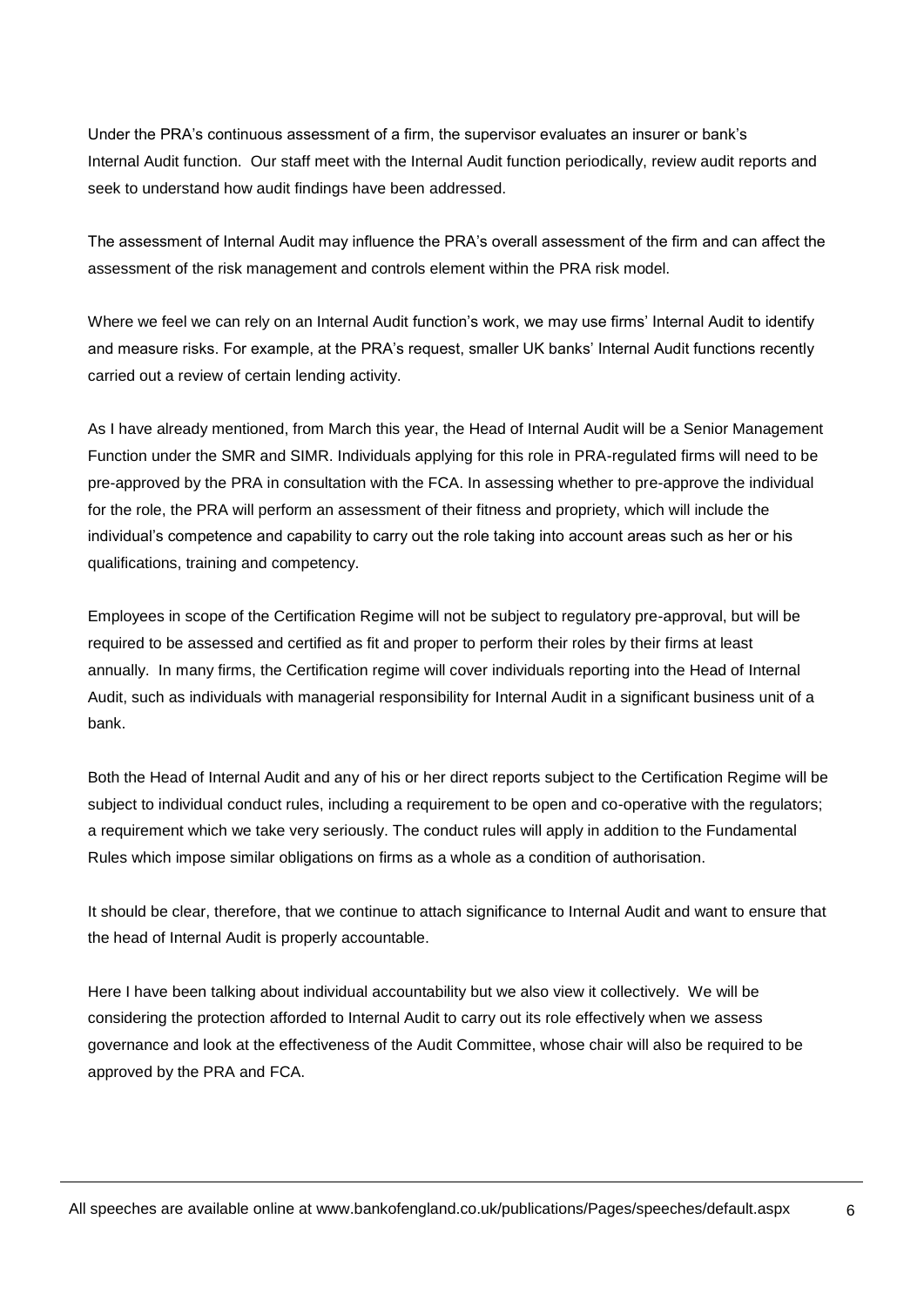# **Scanning the horizon**

What is the role of Internal Audit for financial services firms going forward? In our view, its importance can only increase. Let me give you two examples:

Solvency II requires the internal models of firms to be subject to a regular cycle of model validation. This includes performance, stability, accuracy and completeness of data. It may be that Internal Audit has a role to play in this validation process.

The Institute of Chartered Accountants in England and Wales recently published a discussion paper on potential assurance of bank regulatory capital reporting. Thinking and practice will undoubtedly develop in this area. There is at least some interest in assurance over model governance and control. Any assurance that results may well be provided by Internal Audit instead of or as well as by external providers.

## **What does good Internal Audit look like?**

So that's the state of play as we stand in terms of what we expect and how we work with you. And as I said, we expect the role of Internal Audit to increase in the future.

So that leads me to the important questions of: What does a good Internal Audit function look like? And what are we really looking for? I would make a few points here.

**Look ahead** – we want you to be scanning the horizon for emerging risks – be proactive and looking at where the business is going rather than assess what has already happened.

You should be assessing whether these risks are being managed by the organisation in terms of what they mean for the internal control environment and helping to ready the organisation for new threats and opportunities.

**Think broadly** – think about the firm's culture. We don't mean that it is the role of Internal Audit to perform culture audits. The key is that Internal Audit should bear culture in mind when conducting your work. Don't look at each assignment by itself. Rather, think about what the results of all your pieces of work tell you about the culture and management values of your firm.

**Work with us** – you should be sharing of areas of interest with supervisors so that we can be aware of what Internal Audit considers to be the risks, and so that Internal Audit can direct its work to the areas of risk that we're interested in.

**Be independent** – we need you, in line with the Code, to be independent and able to provide challenge as well as assurance.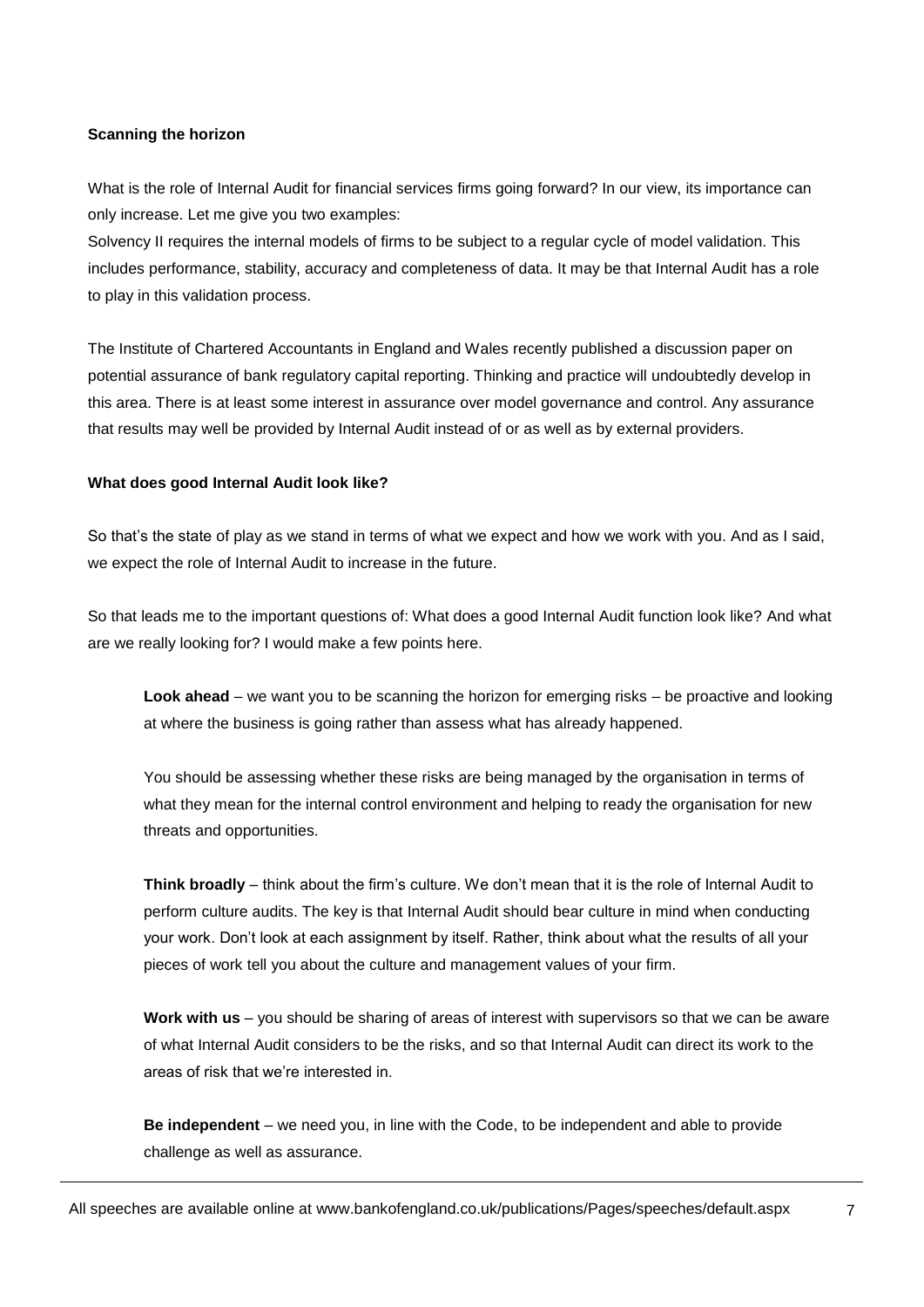**Have the right people** – insurers and banks are becoming ever more complex, and the Internal Audit function needs to have the right skills and expertise to be able to probe and challenge all areas of the firm with authority.

**Know where you stand** – we expect you to really push within your organisation to ensure that you are fully compliant with the Code – three years on, we expect you to be meeting all of its requirements. It's not unreasonable to assume that your supervisor might ask your audit committee Chair for their assessment of your function against the financial services code.

## **Continuing to build on the progress made**

At the PRA, we believe that the financial services code has undoubtedly had a positive effect. For example:

Access to information appears to have improved, with Internal Audit now having much improved attendance at key governance forums and access to associated papers.

Internal Audit's standing and reporting lines have improved, with it now being much less likely that Internal Audit reports to Finance or Risk.

Resourcing in terms of overall headcount also appears to have increased generally across the industry, although there probably remains further to go and quality remains an issue particularly in specialist areas. And if you are outsourcing any of your functions, you need to continue to be responsible.

But we do think there is further to go?

Although standing has improved, the status of Internal Audit, which has a massive impact on your ability to recruit the right people, could still be improved.

There is a concerning view, which sometimes surfaces, that compliance with the code is sufficient. We believe it is necessary but not necessarily sufficient as effectiveness of the Internal Audit function depends upon the quality of coverage, appropriate challenge, follow-up and escalation to ensure optimal impact. All of this is highly judgemental (e.g. is something high risk or medium risk?) and can only be assessed on a case by case basis.

Historically we have found that major issues identified by the PRA have not been identified by Internal Audit.